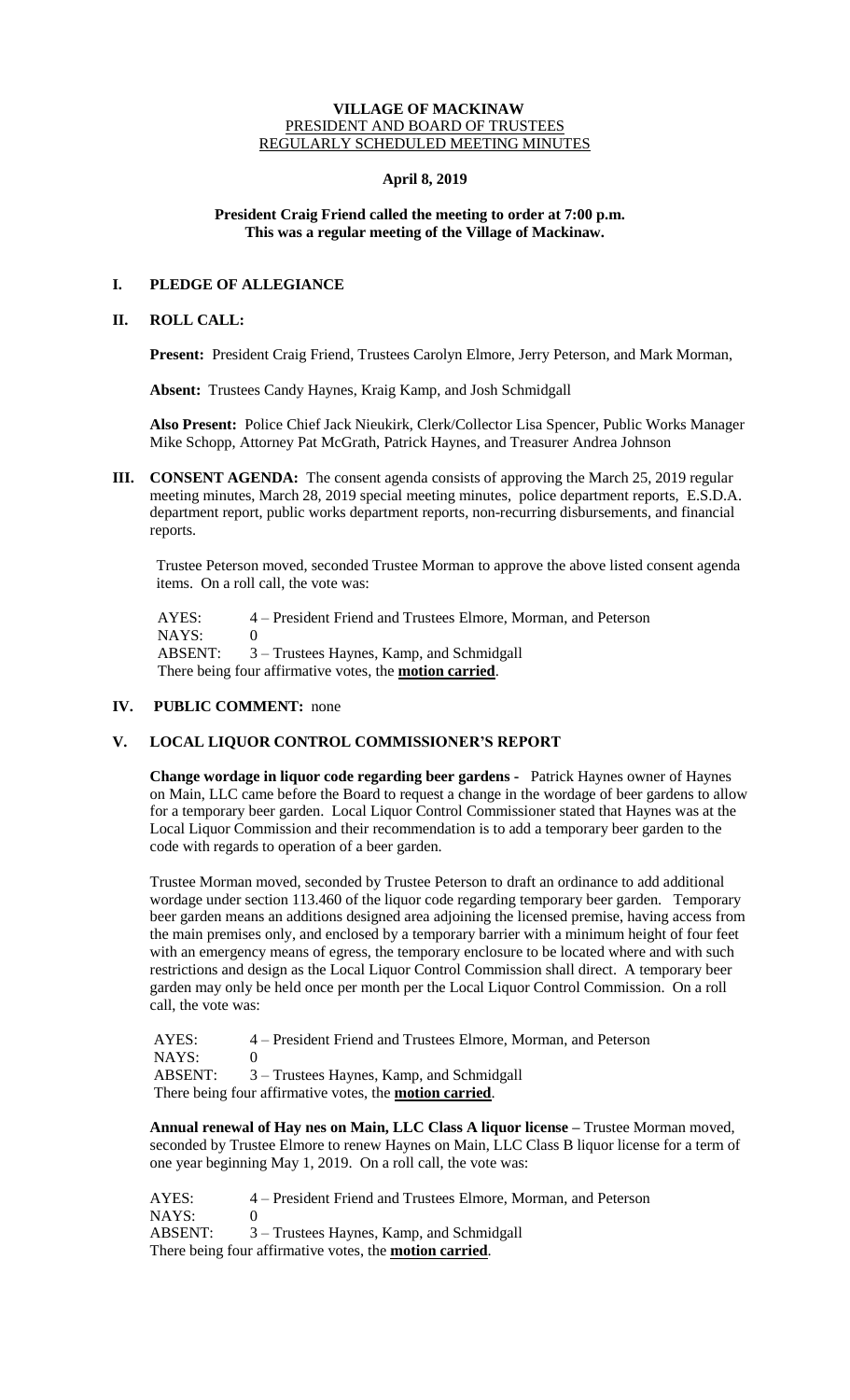**Annual renew of Casey's General Store #3053 and Zehr Foods, Inc Class B liquor licenses -** Trustee Morman moved, seconded by Trustee Elmore to renew Casey's General Store #3053 and Zehr Foods, Inc. Class B liquor license for a term of one year beginning May 1, 2019. On a roll call, the vote was:

AYES: 4 – President Friend and Trustees Elmore, Morman, and Peterson NAYS: 0 ABSENT: 3 – Trustees Haynes, Kamp, and Schmidgall There being four affirmative votes, the **motion carried**.

#### **VI. DEPARTMENT REPORTS:**

**POLICE REPORT:** Police Chief Jack Nieukirk reported on the activities of the police department. There were four applications received for the part time clerical assistant. The applicants will be called for interviews next week. Nieukirk will be attending training in East Moline April  $9<sup>th</sup>$  and  $10<sup>th</sup>$  regarding managing the property and evidence room. UCR reporting has been completed for 2019, 2018, and 2017. These figures will appear in the FBI annual report this year.

**Authorize hiring of 3rd full time officer –** Chief Nieukirk spoke to the Board regarding his request for hiring a  $3<sup>rd</sup>$  full time officer. The Board at the last meeting wanted to see if the sales tax for schools passed before moving forward with this matter. The tax increase did not pass. The Board would like to know the school's vision towards having a resource officer for the district. Nieukirk feels that a third full time officer for the Village would be a better allocation of funds when the department is short staffed. The Board would like to invite Superintendent Jacobs to a meeting to discuss the matter more before making a decision on a third full time officer.

**Amend ordinance regarding police holiday pay –** This item was tabled.

**Amend ordinance regarding police overtime –** This item was tabled.

**2019-2020 fiscal year police budget –** This item was tabled.

**PUBLIC WORKS REPORT:** Public Works Manager Schopp reported on the activities of the department. Hydrant flushing is scheduled for April 8 – 12. Sand filters at sewer lagoons have been repaired. Schopp is still waiting to hear from ETSB regarding them installing a generator at the water tower to ensure their communications aren't lost during a power outage. Ameren has disconnected service at 512 E Madison St. The house is ready now for demolition.

 **Sacha's Sashay** - Schopp presented the Board with an information sheet regarding the donations received from the Sacha's Sashay. The annual fund raiser honoring Sacha McGrath has made it possible to assist the Village with funding for playground equipment in our community parks and setup of the community center and food pantry. To date Sacha's Sashay has donated to the Village of Mackinaw \$18,625 for playground equipment and rubber mulch and \$9,259.12 for the setup of the community center and food pantry. The mission of the Sacha's Sashay is to fulfill Sacha's wish for a compassionate community giving back. The generosity shown through this event has truly been an asset to our community.

**Purchase of thumb attachment for backhoe -** Trustee Elmore moved, seconded by Trustee Peterson to authorize the purchase from Altorfer CAT a hydraulic thumb attachment for the backhoe at a cost of \$6,917 (thumb, thumb tine, & install). The thumb will grant the department more capability in lifting objects with the backhoe. On a roll call, the vote was:

AYES: 4 – President Friend and Trustees Elmore, Morman, and Peterson NAYS: 0 ABSENT: 3 – Trustees Haynes, Kamp, and Schmidgall There being four affirmative votes, the **motion carried**.